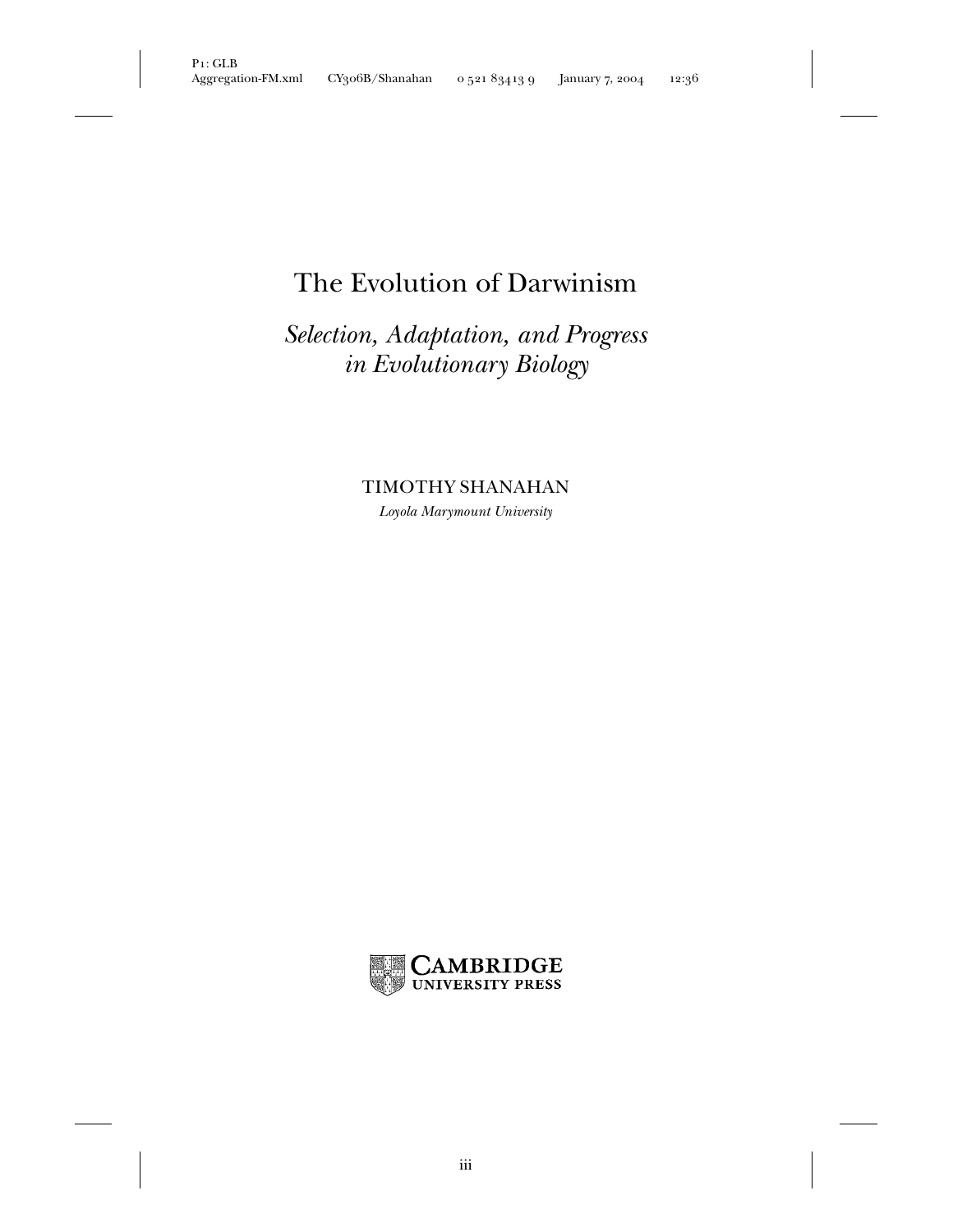### published by the press syndicate of the university of cambridge The Pitt Building, Trumpington Street, Cambridge, United Kingdom

cambridge university press The Edinburgh Building, Cambridge CB2 2RU, UK 40 West 20th Street, New York, ny 10011-4211, usa 477 Williamstown Road, Port Melbourne, vic 3207, Australia Ruiz de Alarcón 13, 28014 Madrid, Spain Dock House, The Waterfront, Cape Town 8001, South Africa

http://www.cambridge.org

-<sup>C</sup> Timothy Shanahan 2004

This book is in copyright. Subject to statutory exception and to the provisions of relevant collective licensing agreements, no reproduction of any part may take place without the written permission of Cambridge University Press.

First published 2004

Printed in the United States of America

*Typeface* ITC New Baskerville 10/13 pt. *System* LATEX 2<sub>ε</sub> [TB]

*A catalog record for this book is available from the British Library.*

*Library of Congress Cataloging in Publication Data*

Shanahan, Timothy, 1960–

The evolution of Darwinism : selection, adaptation, and progress in evolutionary biology / Timothy Shanahan.

p. cm.

Includes bibliographical references and index.

isbn 0-521-83413-9 (hardback) – isbn 0-521-54198-0 (pbk.)

1. Evolution (Biology) – History. 2. Natural selection – History. 3. Adaptation

(Biology) – History. 4. Evolution (Biology) – Philosophy. 5. Natural selection –

Philosophy. 6. Adaptation (Biology) – Philosophy. i. Title.

qh361.s43 2004

 $576.8'2 - dc22$ 2003058439

isbn 0 521 83413 9 hardback isbn 0 521 54198 0 paperback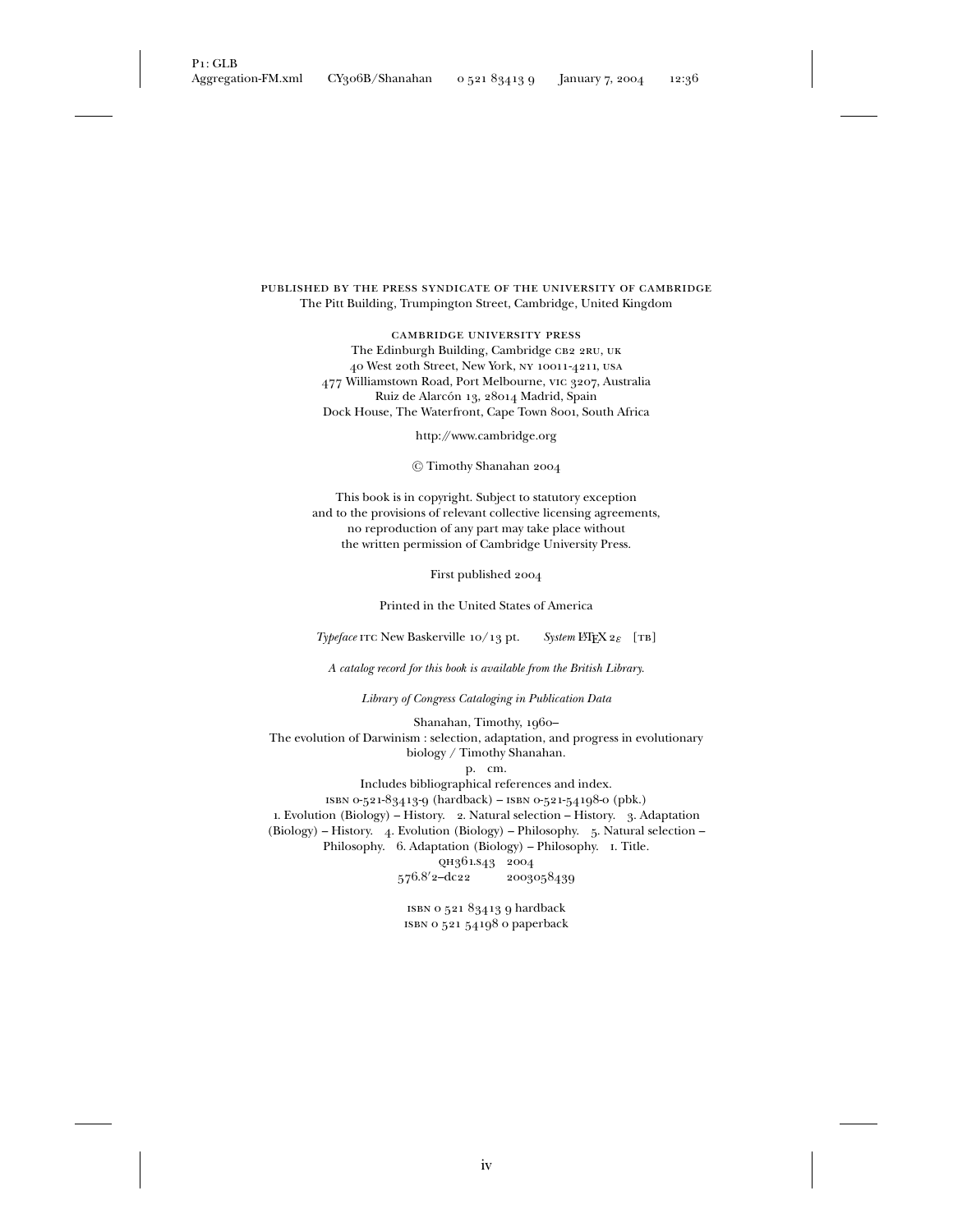## Contents

|              | Introduction                                        | page 1         |
|--------------|-----------------------------------------------------|----------------|
|              | Listen to Your Mother                               | 1              |
|              | "How Extremely Stupid Not to Have Thought of That!" | 2              |
|              | Selection, Perfection, Direction                    | 3              |
|              | Science and Religion                                | $\overline{4}$ |
|              | Methodological Confessions                          | 6              |
|              | Darwin's Long Shadow                                | 6              |
|              | I: SELECTION                                        |                |
| $\mathbf{1}$ | Darwin and Natural Selection                        | 11             |
|              | Introduction                                        | 11             |
|              | <b>Natural Selection</b>                            | 22             |
|              | Possibilities and Boundaries                        | 32             |
|              | Summary: Darwin and Natural Selection               | 35             |
| 2            | The Group Selection Controversy                     | 37             |
|              | <i>Introduction</i>                                 | 37             |
|              | The Population Problem                              | 39             |
|              | Group Selection Under Fire                          | 49             |
|              | Group Selection Resurgent                           | 54             |
|              | Summary: The Group Selection Controversy            | 61             |
| 3            | For Whose Good Does Natural Selection Work?         | 63             |
|              | Introduction                                        | 63             |
|              | The Evolutionary Problem of Altruism                | 64             |
|              | Genes versus Organisms                              | 66             |
|              | Gene Selection versus Gene Selectionism             | 69             |
|              | Causality and Representation                        | $7^{\circ}$    |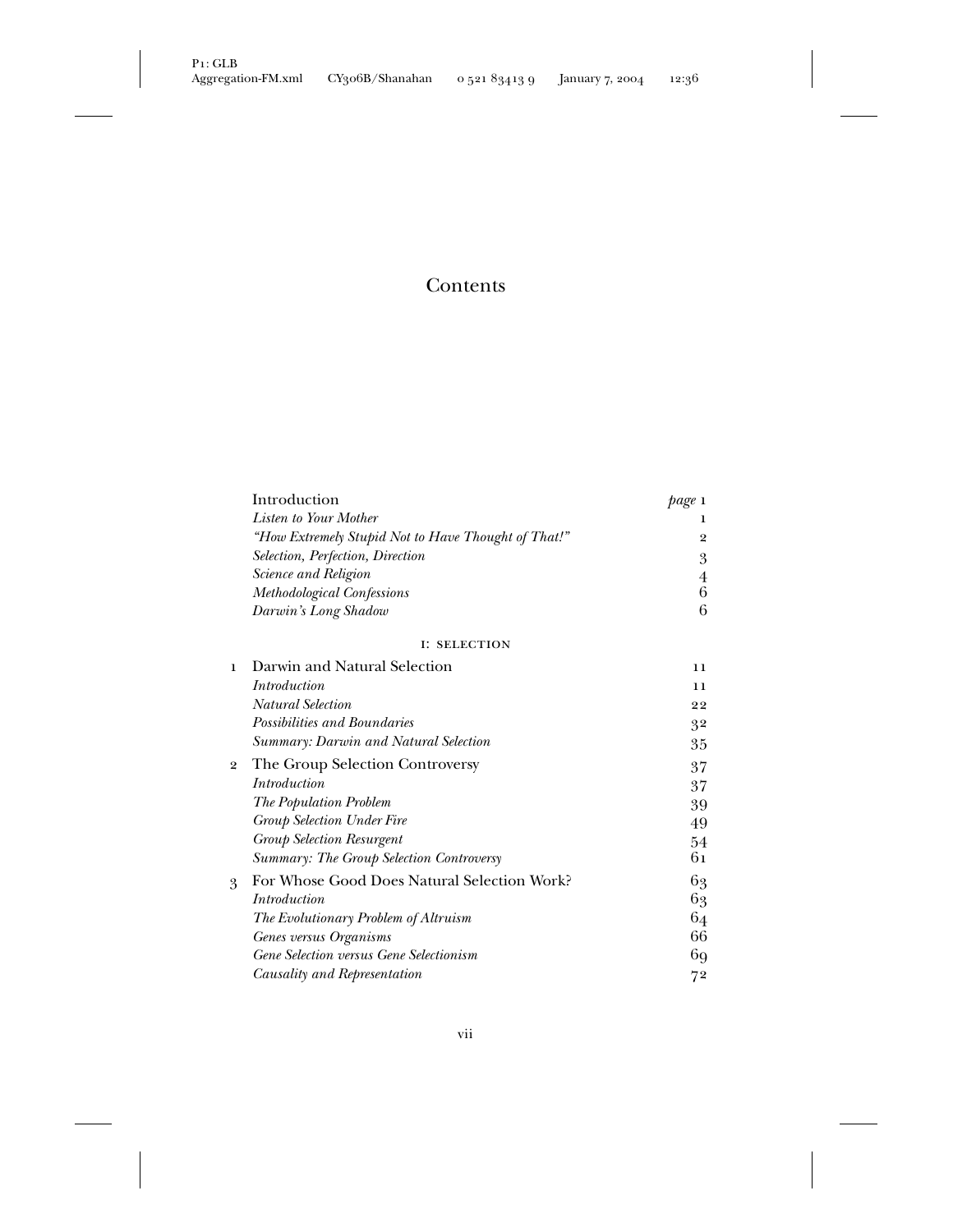|                | <b>Assigning Functional Roles</b>                              | 76              |
|----------------|----------------------------------------------------------------|-----------------|
|                | Pluralism and Holism                                           | 81              |
|                | Summary: For Whose Good Does Natural Selection Work?           | 88              |
|                | <b>II: ADAPTATION</b>                                          |                 |
| $\overline{4}$ | Darwin (and Others) on Biological Perfection                   | 93              |
|                | Introduction                                                   | 93              |
|                | Biological Perfection and Imperfection in Pre-Darwinian        |                 |
|                | Natural History                                                | 94              |
|                | <b>Biological Perfection in the Origin of Species</b>          | 99              |
|                | Wallace on Adaptation                                          | 10 <sub>5</sub> |
|                | Darwin and Wallace on the Power of Selection                   | 108             |
|                | Summary: Darwin (and Others) on Biological Perfection          | 113             |
| 5              | <b>Adaptation After Darwin</b>                                 | 115             |
|                | Introduction                                                   | 115             |
|                | Evolutionary Alternatives After Darwin                         | 116             |
|                | Wright's Shifting Balance Theory                               | 124             |
|                | Adaptation in the Modern Synthesis                             | 130             |
|                | Critiquing "the Adaptationist Programme"                       | 137             |
|                | Summary: Adaptation After Darwin                               | 142             |
| 6              | Adaptation (ism) and Its Limits                                | 143             |
|                | <i>Introduction</i>                                            | 143             |
|                | "Adaptation"                                                   | 144             |
|                | Adaptationism                                                  | 151             |
|                | Empirical Adaptationism                                        | 153             |
|                | Explanatory Adaptationism                                      | 162             |
|                | Methodological Adaptationism                                   | 165             |
|                | Summary: Adaptation(ism) and Its Limits                        | 168             |
|                | <b>III: PROGRESS</b>                                           |                 |
| 7              | Darwin on Evolutionary Progress                                | 173             |
|                | Introduction                                                   | 173             |
|                | Darwin's Evolving View of Progress                             | 176             |
|                | Evolutionary Progress in the Origin of Species ( $1859-1872$ ) | 180             |
|                | <i>Progress in</i> The Descent of Man (1871)                   | 192             |
|                | Was Darwin's View Cogent?                                      | 193             |
|                | Summary: Darwin on Evolutionary Progress                       | 194             |
| 8              | Evolutionary Progress from Darwin to Dawkins                   | 196             |
|                | $\label{thm:interduction} Introduction$                        | 196             |
|                | Julian Huxley's Progressive Evolutionism                       | 197             |
|                | Simpson's Pluralistic Conception of Progress                   | 203             |
|                | <b>Gould on Evolutionary Progress</b>                          | 207             |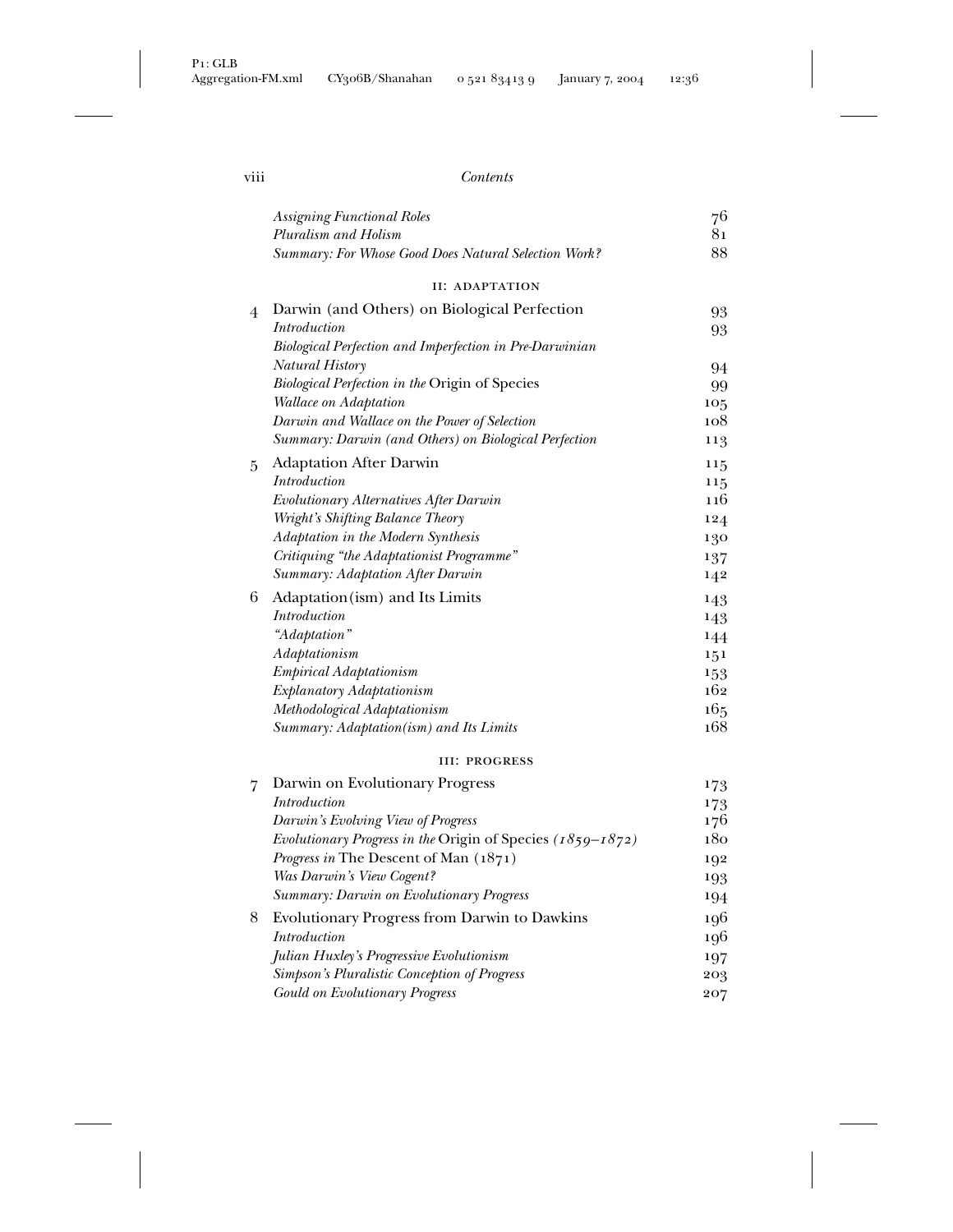|                               | Dawkins on Evolutionary Progress                      | 213 |
|-------------------------------|-------------------------------------------------------|-----|
|                               | Summary: Evolutionary Progress from Darwin to Dawkins | 218 |
| 9                             | Is Evolution Progressive?                             | 220 |
|                               | Introduction                                          | 220 |
|                               | <b>What Is Evolutionary Progress?</b>                 | 222 |
|                               | Directional Evolutionary Change                       | 224 |
|                               | Improvement                                           | 229 |
|                               | Is There Long-Term Evolutionary Progress?             | 235 |
|                               | <i><b>Objections and Replies</b></i>                  | 237 |
|                               | Summary: Is Evolution Progressive?                    | 246 |
| 10                            | Human Physical and Mental Evolution                   | 247 |
|                               | Introduction                                          | 247 |
|                               | Darwin and Wallace on Man                             | 248 |
|                               | Darwinism and Human Nature                            | 256 |
|                               | Were We Inevitable?                                   | 265 |
|                               | The Evolutionary Destiny of Homo Sapiens              | 274 |
|                               | Summary: Human Physical and Mental Evolution          | 280 |
| Epilogue                      |                                                       | 283 |
|                               | Appendix: What Did Darwin Really Believe About        |     |
| <b>Evolutionary Progress?</b> |                                                       | 285 |
|                               | The "Mainstream" Interpretation                       | 285 |
|                               | Against the Mainstream Interpretation                 | 287 |
|                               | Darwin as a Nonprogressionist                         | 288 |
|                               | Conclusion: Darwin the Icon                           | 293 |
| <b>Notes</b>                  |                                                       | 295 |
| References                    |                                                       | 321 |
| <i>Index</i>                  |                                                       | 339 |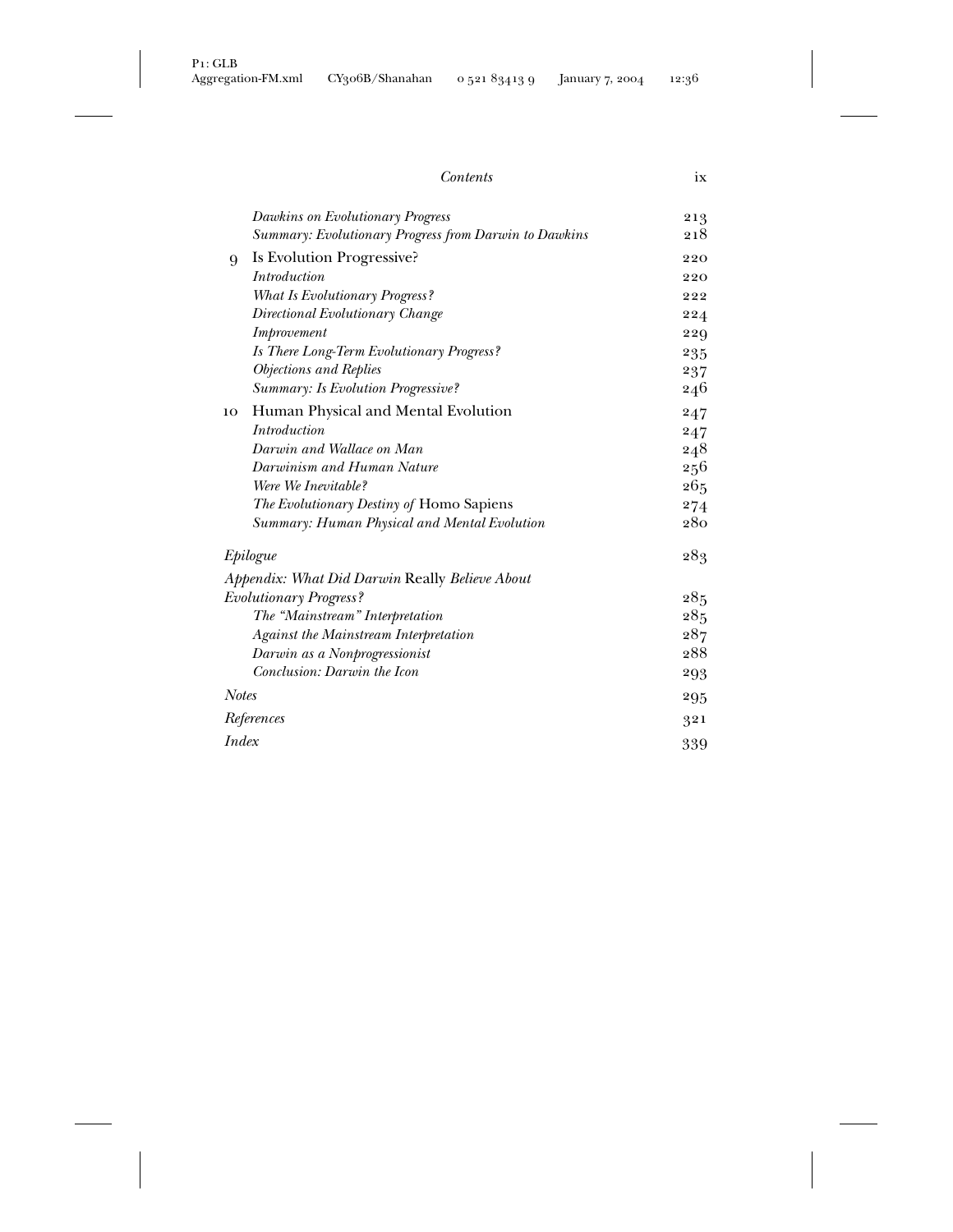### Introduction

Let me lay my cards on the table. If I were to give an award for the single best idea anyone has ever had, I'd give it to Darwin, ahead of Newton and Einstein and everyone else.

(Dennett 1995, p. 21)

### Listen to Your Mother

In later life the eminent physiologist Sir Charles Sherrington recalled that, as a young man in 1873, as he was departing his home for a summer holiday, his mother persuaded him to take along a copy of the *Origin of Species*, saying "It sets the door of the universe ajar!" (quoted in Young 1992, p. 138). Sherrington's mother was right. No other scientific theory has had such a tremendous impact on our understanding of the world and of ourselves as has the theory Charles Darwin presented in that book.

This claim will undoubtedly sound absurd to some familiar with the history of science. Surely the achievements of Copernicus, Galileo, Newton, Einstein, Bohr, and other scientists who developed revolutionary views of the world are of at least equal, if not greater, significance. Aren't they? Not really. Although it is true that such scientific luminaries made fundamentally important contributions to our understanding of the physical structure of the world, in the final analysis their theories are about *that* world, whether or not it includes life, sentience, and consciousness. Darwin's theory, by contrast, although it encompasses the entire world of living things, the vast majority of which are not human, has always been understood to have deep implications for our understanding of *ourselves*. Look at it this way: Part of what makes human beings distinct from other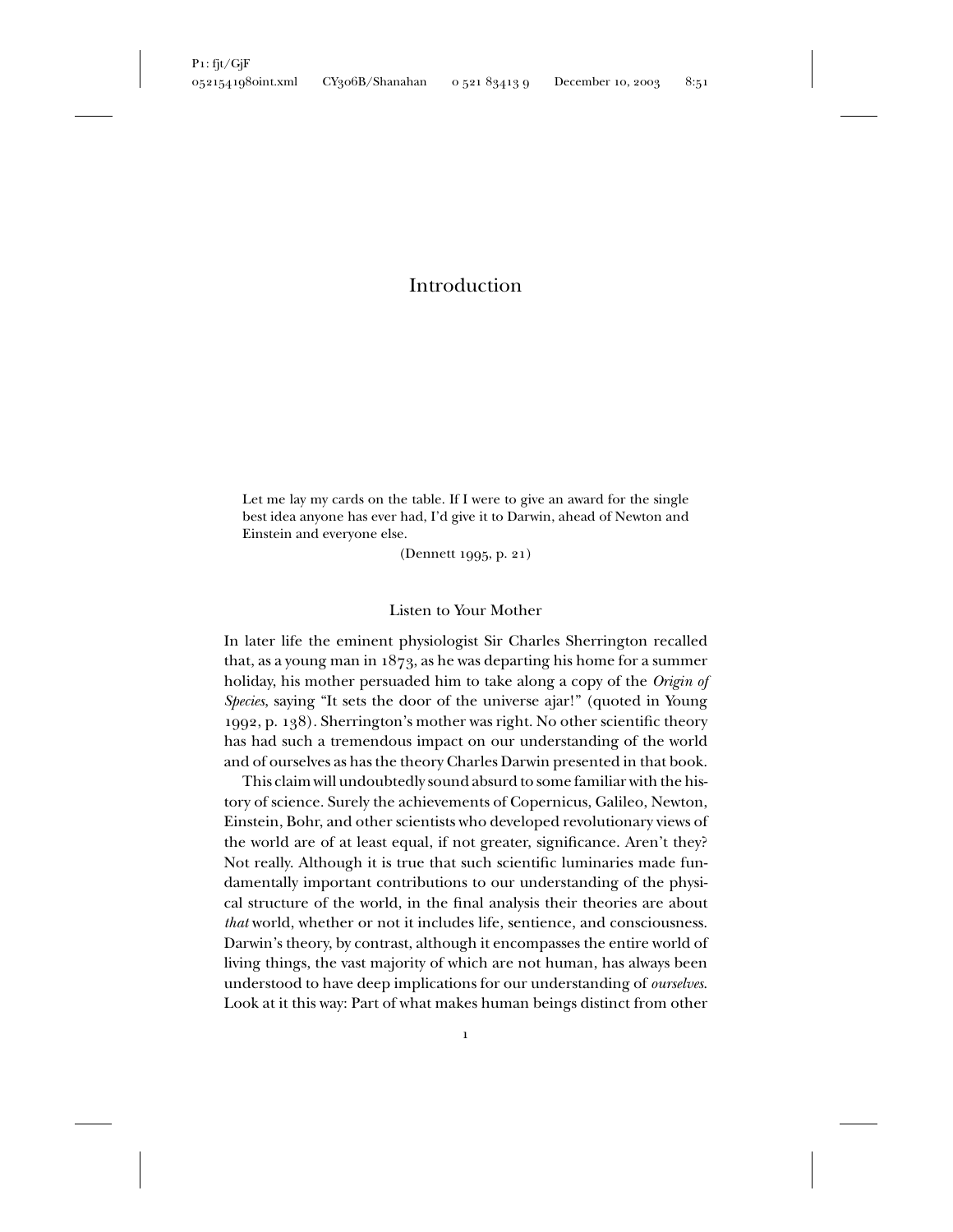living things is our impressive cognitive abilities. Unlike other species that simply manage to make a living in the world, we strive – and sometimes succeed – in *understanding* the world as well. It is partly in virtue of our ability to understand key aspects of the world that we have been so successful as a species. Our best means of understanding the natural world in a genuinely deep sense is through the scientific theories we create. But note: These scientific theories are the products of brains, which are themselves the products of natural processes. Darwin's theory provided the framework for the first credible naturalistic explanation for human existence, including the origin, function, and nature of those capacities that enable us to ponder why we have the characteristics we do. In other words, there is an important *asymmetry* between Darwin's and all other scientific theories. No other scientific theory purports to explain the capacities that permit us to devise and contemplate scientific theories, but Darwin's theory – precisely because the correct explanation for the evolution of human cognitive abilities lies within its domain – provides just such a framework. There is simply no other scientific theory that even comes close to playing this central role in our quest for self-understanding. The importance of understanding Darwin's theory cannot be overestimated.

*"How Extremely Stupid Not to Have Thought of That!"*

If superior creatures from space ever visit earth, the first question they will ask, in order to assess the level of our civilization, is: 'Have they discovered evolution yet?'

(Dawkins 1989a, p. 1)

In one sense, of course, Darwin's theory of evolution by natural selection is among the simplest scientific theories ever advanced. Living things vary among themselves. These variations arise randomly, that is, without regard to whether a given variation would be beneficial or not. Those living things with advantageous variations tend to stick around a bit longer than others, and give rise to more like themselves. Hence their numbers increase. That's the essence of Darwin's theory. What could be simpler? As Darwin's friend and scientific advocate Thomas Henry Huxley (1825– 95) is reported to have exclaimed after first encountering the idea of natural selection, "How extremely stupid of me not to have thought of that!"

Alas, the apparent simplicity of Darwin's theory is deceptive. From the very beginning Darwin's great idea has been subject to differing interpretations, and even now professional opinion is sharply divided on a range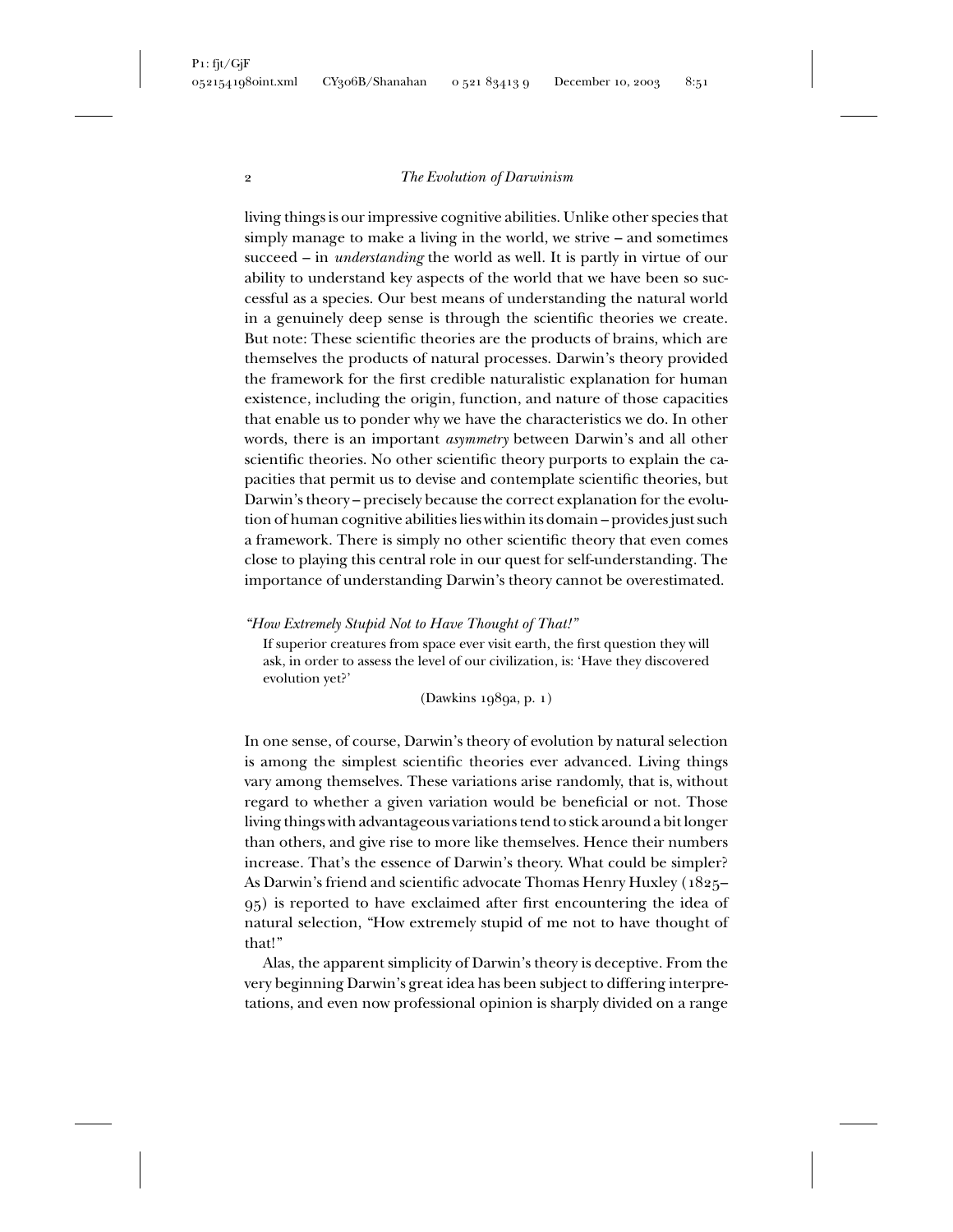of fundamental issues. These are not challenges to Darwinism from without (such as "Scientific Creationism") that question the entire project of giving naturalistic explanations of living things but, rather, debates *within* Darwinism about the most basic causes, processes, and expected outcomes of natural selection. Central among these are debates about the nature and operation of natural selection, the scope and limits of adaptation, and the question of evolutionary progress.

#### *Selection, Perfection, Direction*

As natural selection works solely by and for the good of each being, all corporeal and mental endowments will tend to progress towards perfection.

(Darwin 1859, p. 489; 1959, p. 758)

So wrote Charles Darwin in all six editions of the *Origin of Species*. <sup>1</sup> What he meant by this claim, how later biologists have treated the issues it addresses, and whether (or in what sense) this claim might be true, are the subjects of this book.

**Part I** focuses on natural selection, the central theoretical principle of Darwinism. Selection explains why living things display complex adaptations, giving them the appearance of having been intelligently designed. But life exists on many "levels," with biological systems organized hierarchically from genes and cells up through species and ecosystems. Selection is usually thought of as acting upon organisms. But does selection act at other levels as well? How did Darwin think about the level(s) at which selection operates and forges adaptations (Chapter 1)? Does selection operate at levels "above" individual organisms, e.g., at the level of groups (Chapter 2)? What has led biologists to argue about the correct "unit of selection," and how are such disputes best resolved (Chapter 3)?

Part II examines the issue of biological "perfection." The two most striking general facts about the living world that require explanation are the sheer diversity of forms of life, and the incredible adaptive fit between living things and their environments. It has sometimes even been claimed that organisms are *perfectly* adapted to their ways of life. But is the idea of perfect adaptation even coherent? How did Darwin view the issue of biological perfection (Chapter 4)? How have biologists after Darwin understood the relationship between natural selection and adaptation (Chapter 5)? What degree of biological perfection does the theory of natural selection predict, and what factors prevent living things from achieving perfect adaptation (Chapter 6)?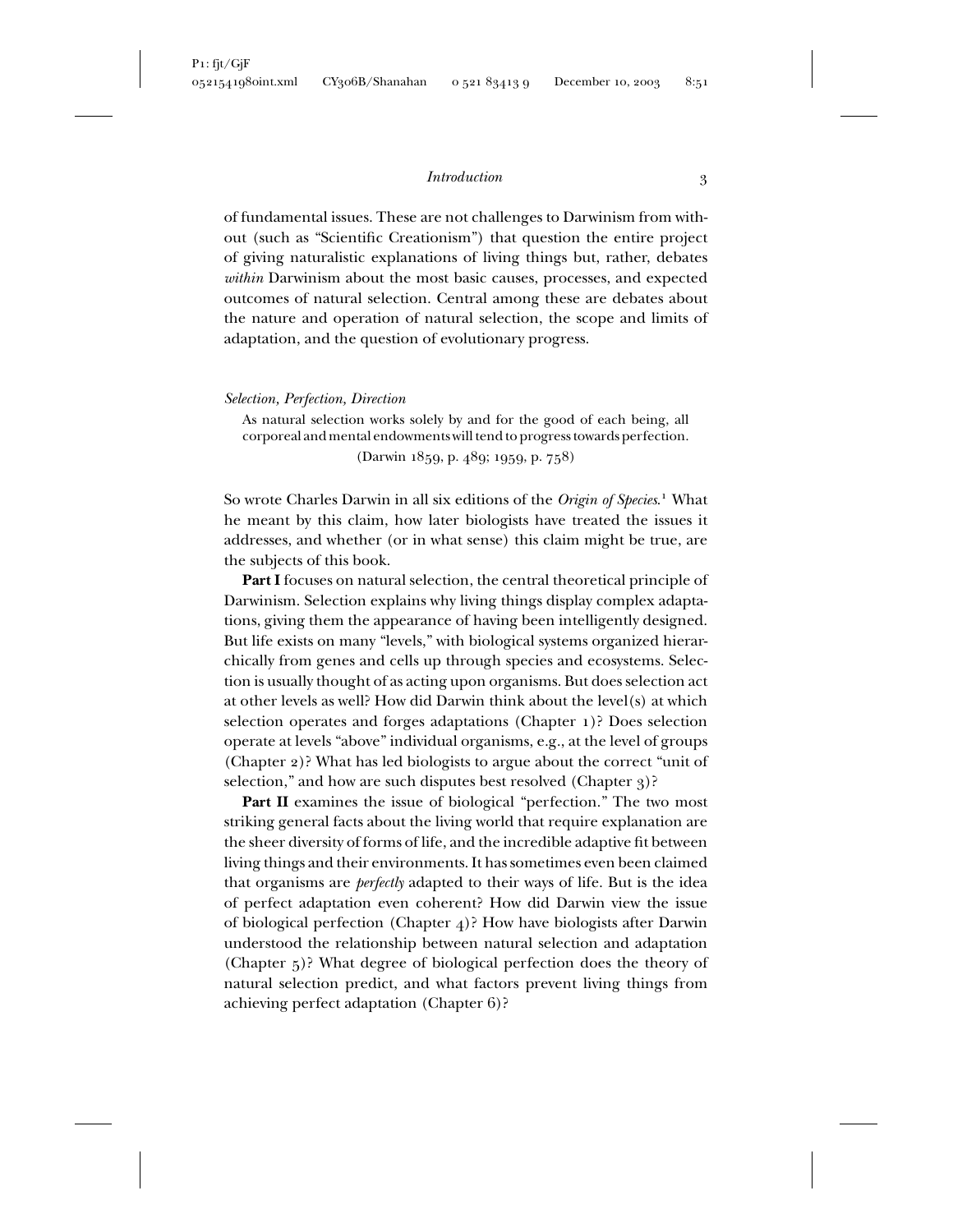Part III examines the controversial issue of "evolutionary progress." It has seemed obvious to many biologists that there has been an overall direction in the evolution of life toward more complex, sophisticated organisms. Once there were only the simplest sorts of living things – replicating molecules, perhaps. Now the world burgeons with innumerable species displaying amazing adaptations fitting them for every conceivable niche in the economy of nature. How could anyone who accepts an evolutionary view of life deny that progress has occurred? Yet perhaps no other issue in evolutionary biology has inspired such passionate controversy. How did Darwin approach the issue of evolutionary progress (Chapter 7; additional discussion of this highly contested issue appears in the Appendix)? How have later biologists addressed this issue (Chapter 8)? Does talk of "higher" and "lower" organisms make sense? Are some organisms more "advanced" than others? Is there an overall direction to evolution? In the final analysis, does it make any sense at all to describe evolution as "progressive" (Chapter 9)?

Although different parts of the book focus on each of the three issues of "selection," "perfection" (adaptedness), and "direction" (progress), they are closely related to one another, and the interconnections between them are as interesting as the details of each one taken separately. As noted above, Darwinism is uniquely important as a scientific theory in large part because it bears directly on the origin, nature, and destiny of the human species, including explanations for both our "corporeal and mental endowments," as Darwin called them. The final chapter explores these issues as they relate to our self-understanding as a species. Can selection account for the most distinctive human characteristics? How well adapted, in body and mind, are human beings? Was there anything inevitable about the evolution of *Homo sapiens*? Finally, given our best current understanding of evolution, what sort of fate might our species anticipate? Such questions are addressed by reviewing the results of earlier chapters with an eye to understanding their significance for human evolution. They form the bulk of Chapter 10.

*Science and Religion*

[W]e are not here concerned with our hopes or fears, only with the truth as far as our reason allows us to discover it.

(Darwin 1871, vol. 2, p. 405)

Having said this, one might naturally expect to find an extended discussion of the implications of evolutionary ideas for traditional religious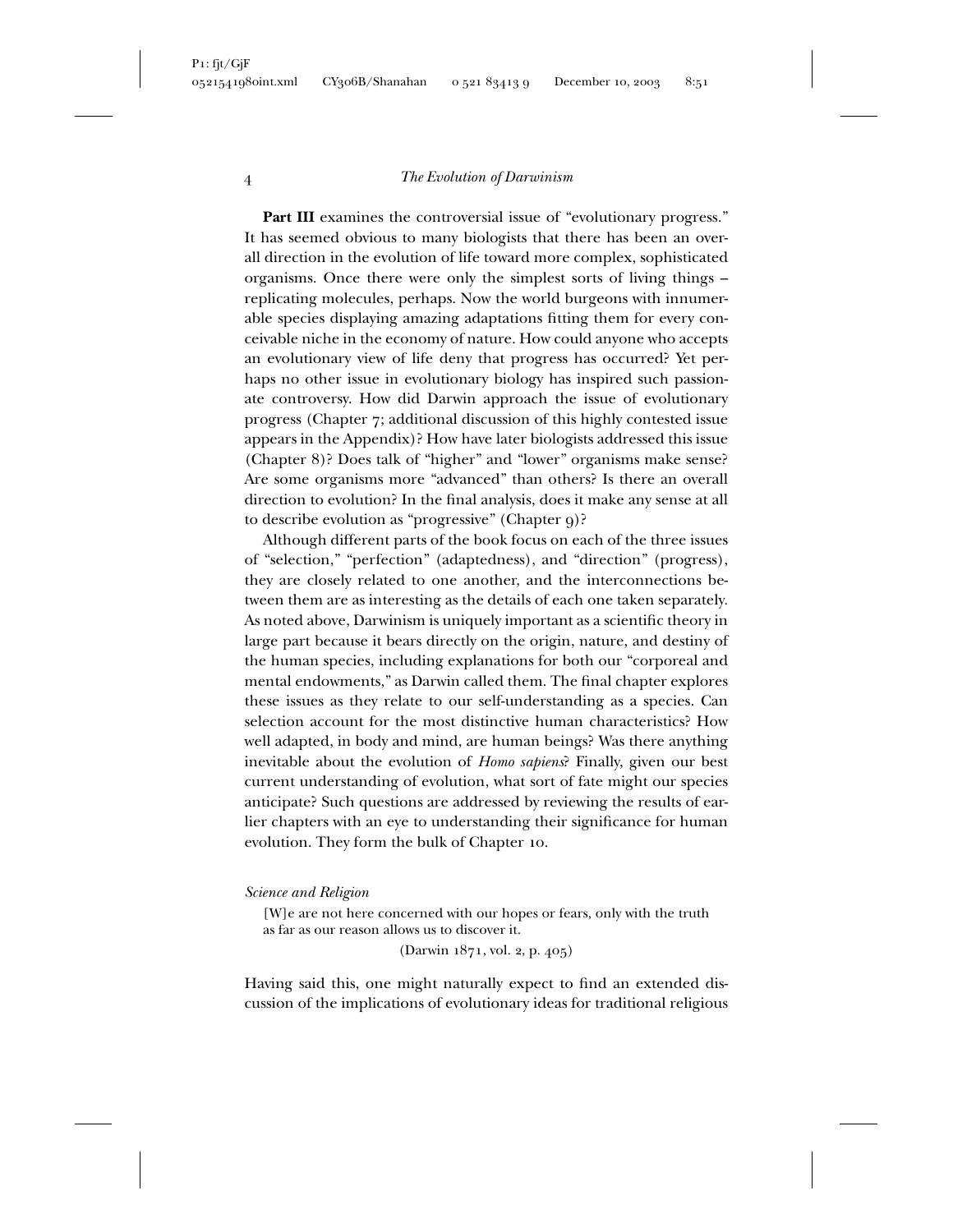conceptions of humankind. After all, for many nonbiologists (and even for some biologists), "Darwinism" is inextricably linked to theological issues.<sup>2</sup> This is understandable. In the public mind, Darwinism and "creationism" are often seen as locked in a battle for the hearts and minds (and souls) of men. From the very beginning, friends and foes alike have seen in Darwin's theory profound implications for religious beliefs about the origin, nature, and destiny of human beings. Are we the special creations of a loving Deity, made in His image, or the accidental by-products of a blind, purposeless process which never had us (or anything, for that matter) in mind in the first place? Do we have immaterial souls which distinguish us from all other living things, making possible selfconsciousness, a conscience attuned to the dictates of morality, and the hope for immortality, or are we simply bipedal primates whose peculiar adaptation consists in a hypertrophied neocortex, enabling us to ponder questions whose answers lie forever beyond the range of our impressive (but bounded) cognitive abilities? Do each of us as individuals have a glorious (or hellific) future to anticipate, or will each of us at the moment of death simply cease to exist, the personal analog of the extinction that has determined the destiny of 99.99 percent of all species that have ever existed?

It would be tempting to try to draw definitive conclusions about such matters from a survey of Darwinian ideas. Many have succumbed to this temptation, often cloaking deeply entrenched personal opinions in the thinnest of scientific attire (e.g., Provine 1988). Matters are rarely so simple, and the implications of Darwinism for perennial questions such as "the meaning of life" are not straightforward (Miller 1999; Ruse 2000; Stenmark 2001). The reader will look in vain for such a discussion in the present book, which focuses on Darwinism *per se*, rather than on its relationship to other (nonscientific) issues. I want to leave entirely open the question of whether a Darwinian view of life is compatible with a religious view of life. (This is, incidentally, the very same approach that Darwin took in the *Origin of Species*.) The reasons for this exclusion are both practical and philosophical. Practically, this would be a much different, and much longer, book were it to address such issues. Philosophically, the relationship between evolutionary ideas and religious beliefs is far more subtle and complex than is often supposed. Besides, any *serious* discussion of the relationship between Darwinism and religious belief presupposes an historically informed and philosophically critical understanding of evolution – just what this book attempts to provide. Readers are invited to follow out the implications for religious belief of the various evolutionary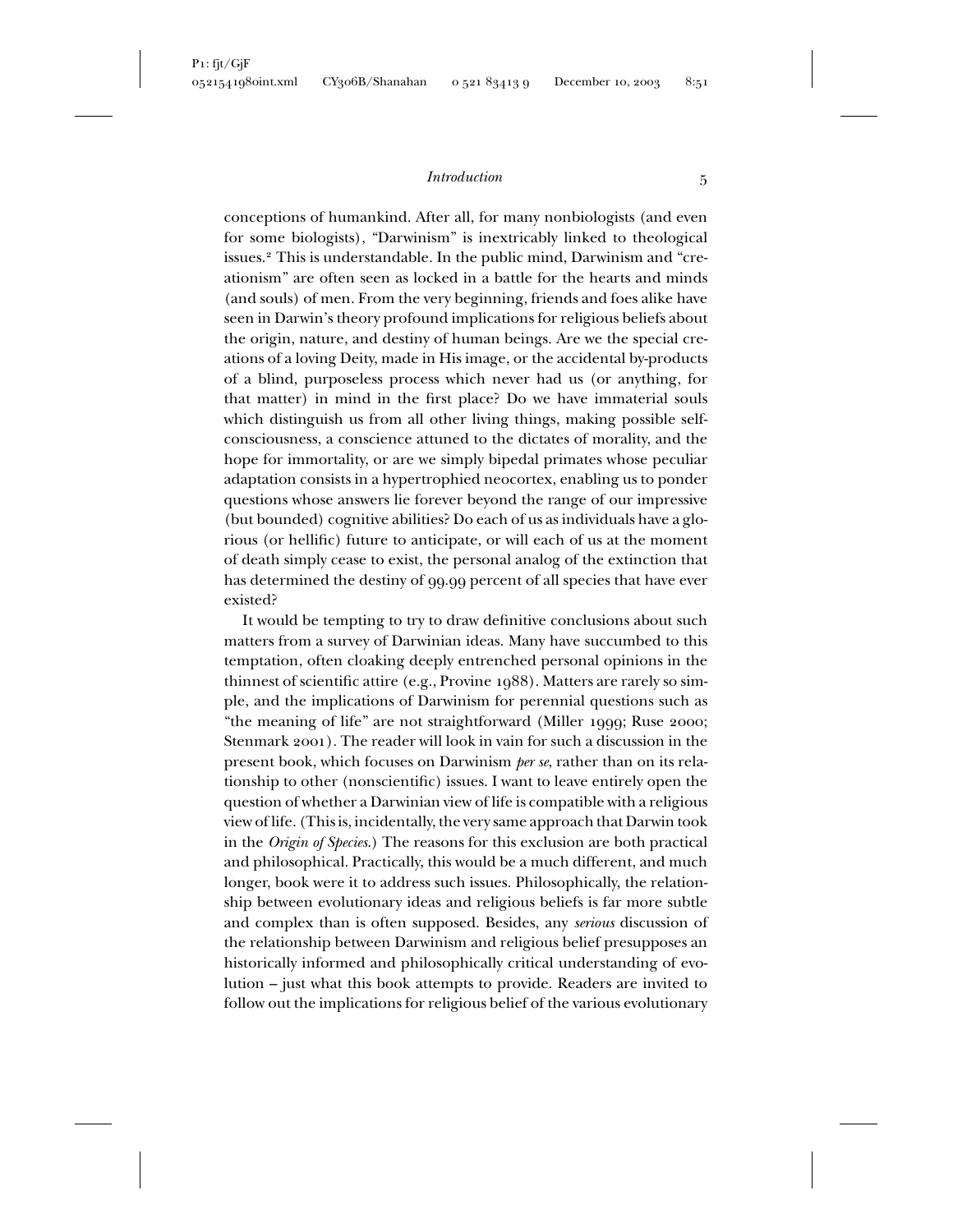ideas discussed in this book, if they wish, but they will receive no direct assistance from this book itself. Its central concerns lie elsewhere.

*Methodological Confessions*

[One] does not know a science completely as long as one does not know its history.

(Auguste Comte; quoted in Kragh 1987, p. 12)

Like life itself, scientific theories are historical entities whose present forms are products of the past, and are thus fully comprehensible only when understood against this background. This is perhaps especially true for ideas concerning evolution, since controversy has accompanied evolutionary thought from the very beginning. Consequently, the discussions that follow approach each of the main topics of the book (selection, adaptation, progress) historically by looking first at early views (especially those of Darwin), then moving forward as the ideas were further developed and modified in the twentieth century, and finally ending with contemporary views and debates. There is plenty of history in the pages that follow. Nonetheless, one thing the reader will not find in this book is history for history's sake. I have enormous respect for historians and for the work they do. The fruits of their researches inform many of the discussions that follow. But the history presented here always has one eye on the present, in the sense that contemporary debates determine which aspects of the history of evolutionary thought merit detailed discussion. In this sense the history discussed here is "presentist" – a serious sin from the perspective of some historians, but one which is necessary to accomplish the task at hand.<sup>3</sup>

The historical treatments that follow are therefore necessarily selective. When a cartographer surveys a tract of land, certain features stand out as peaks and high points, while others drop below the line of sight. Both are important, but every feature of the landscape cannot be included in the final map. Likewise, in surveying the scientific landscape of the development of evolutionary biology, certain episodes stand out as deserving of special treatment. This study is organized around these high points.<sup>4</sup>

*Darwin's Long Shadow*

No other field of science is as burdened by its past as is evolutionary biology. ... The discipline of evolutionary biology can be defined to a large degree as the ongoing attempt of Darwin's intellectual descendants to come to terms with his overwhelming influence.

(Horgan 1996, p. 114)